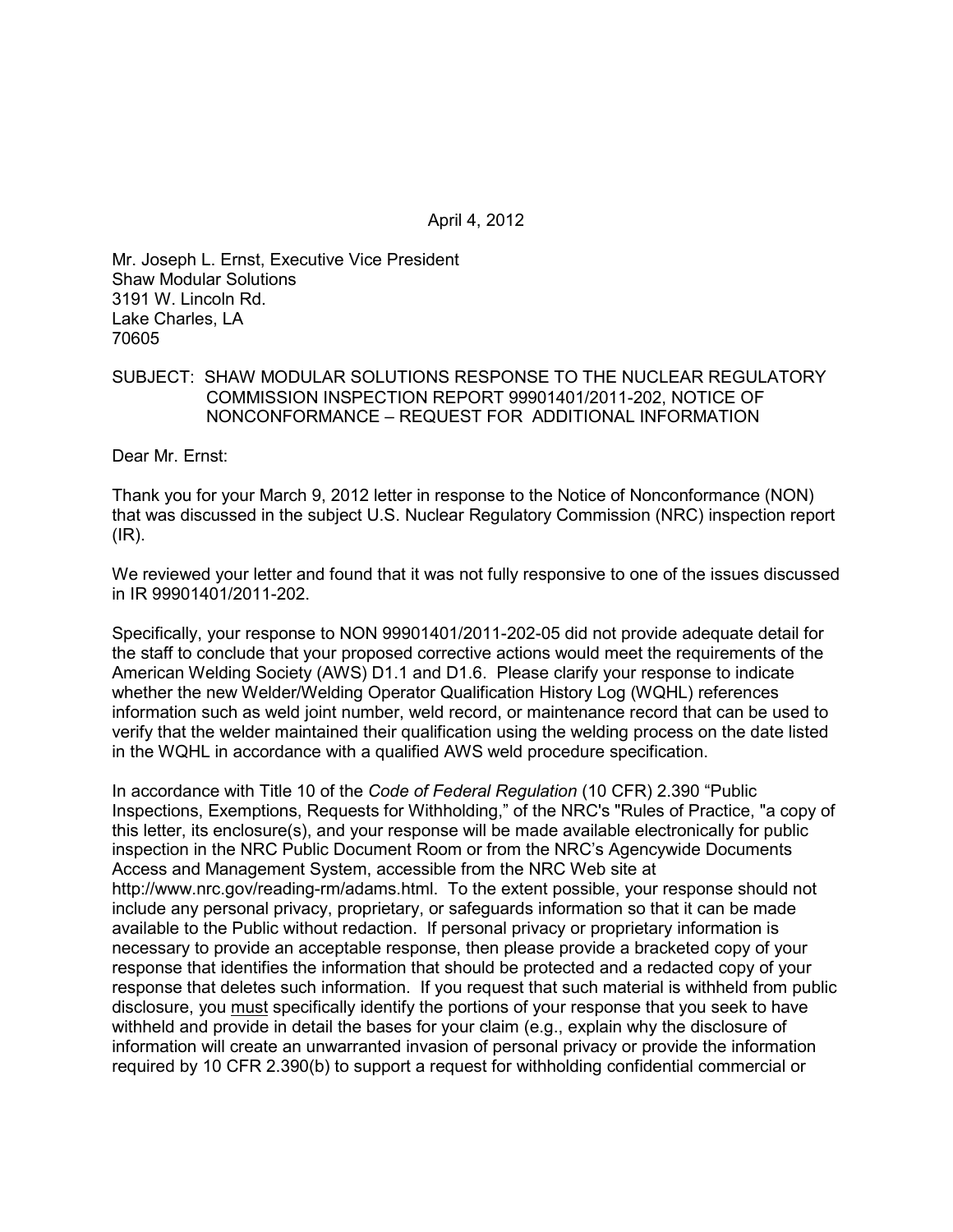J. Ernst - 2 -

financial information). If safeguards information is necessary to provide an acceptable response, please provide the level of protection described in 10 CFR 73.21 "Protection of Safeguards Information: Performance Requirements."

Please contact Ms. Kerri Kavanagh at (301) 415-3743 or via electronic mail at Kerri.Kavanagh@nrc.gov, if you have any questions or need assistance regarding this matter.

Sincerely,

## */RA/*

Edward H. Roach, Chief Mechanical Vendor Branch Division of Construction Inspection and Operational Programs Office of New Reactors

Docket No. 99901401